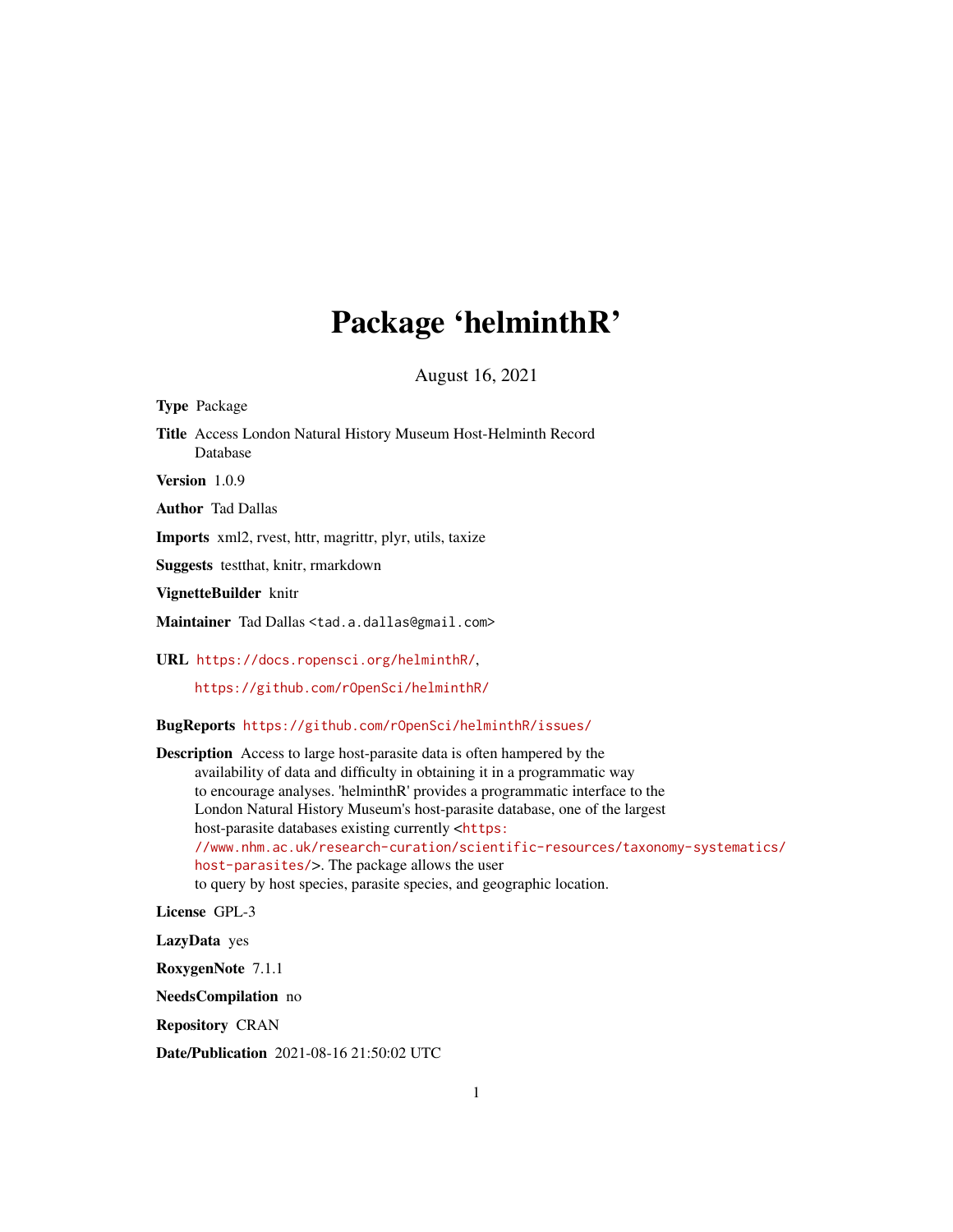### <span id="page-1-0"></span>R topics documented:

| Index | 10 |
|-------|----|
|       |    |
|       |    |
|       |    |
|       |    |
|       |    |
|       |    |

| helminthR-package |          |  |  | Access London Natural History Museum host-helminth record |  |
|-------------------|----------|--|--|-----------------------------------------------------------|--|
|                   | database |  |  |                                                           |  |

#### Description

'helminthR': A programmatic interface to the London Natural History Museum's host-parasite database.

The package currently allows you to query by host species, parasite species, and geographic location. No information is provided on parasite prevalence or intensity.

#### Author(s)

Tad Dallas <tad.a.dallas@gmail.com>

#### References

Gibson, D. I., Bray, R. A., & Harris, E. A. (Compilers) (2005). Host-Parasite Database of the Natural History Museum, London. <http://www.nhm.ac.uk/research-curation/scientific-resources/taxonomysystematics/host-parasites/>

cleanData *Clean helminth parasite occurrence data*

#### Description

Given a host-parasite edgelist, this function can validate species names, provide further taxonomic information (thanks to taxize), and remove records only to genus level.

#### Usage

```
cleanData(edge, speciesOnly = FALSE, validateHosts = FALSE)
```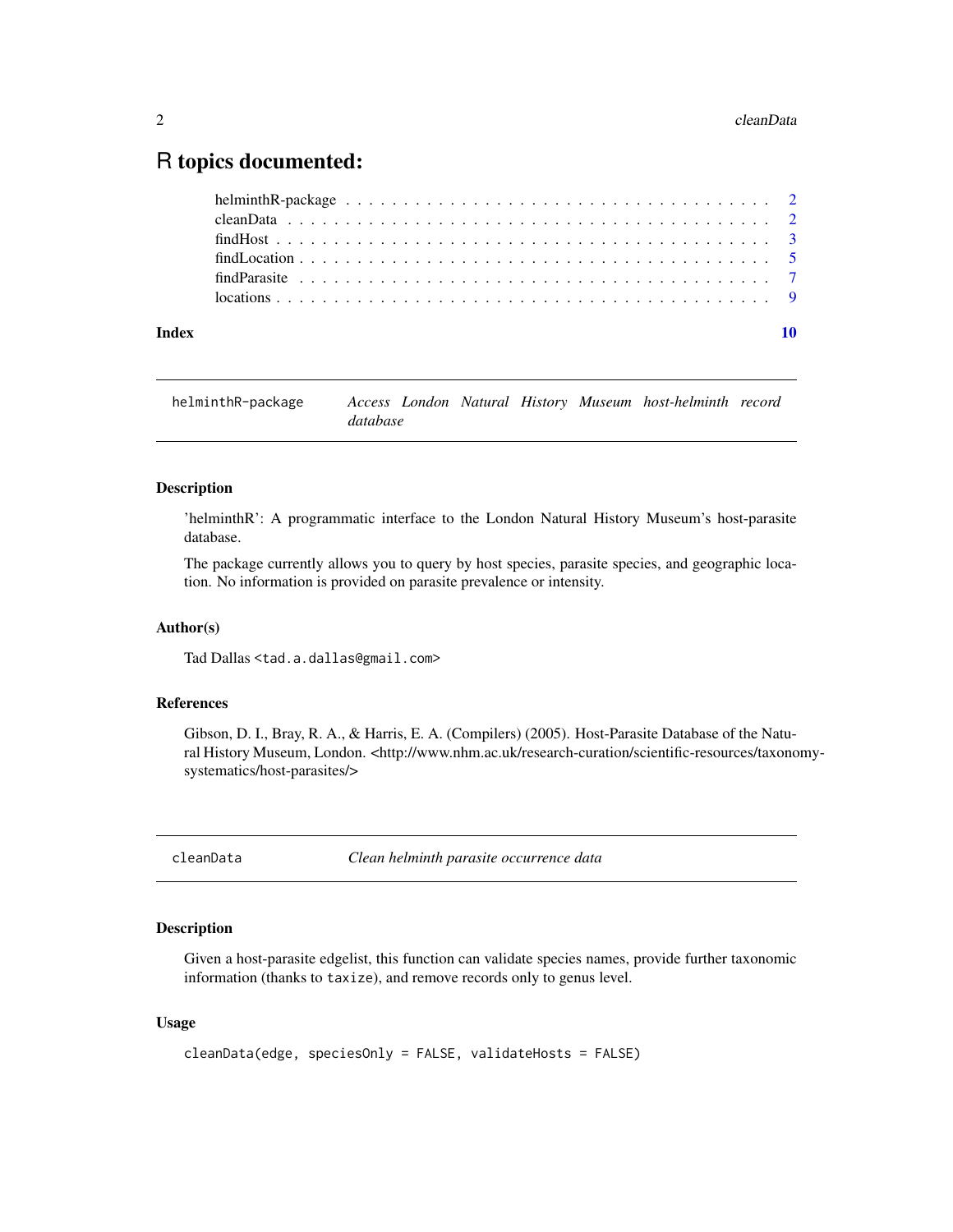#### <span id="page-2-0"></span>findHost 3

#### Arguments

| edge          | Host-parasite edgelist obtained from findLocation, findHost, or findParasite                                                         |
|---------------|--------------------------------------------------------------------------------------------------------------------------------------|
| speciesOnly   | boolean flag to remove host and parasite species where data are only available<br>at genus level (default $=$ FALSE)                 |
| validateHosts | boolean flag to check host species names against Catalogue of Life information<br>and output taxonomic information (default = FALSE) |

#### Details

Use data(locations) for a list of possible locations.

#### Value

cleanEdge Host-parasite edgelist, but cleaned

#### Author(s)

Tad Dallas

<span id="page-2-1"></span>findHost *Find parasite occurrence data for given host.*

#### Description

Given a host genus, species, and/or location, returns a list of parasite occurrences on that host or for that location. Use data(locations) for a list of possible locations.

#### Usage

```
findHost(
  genus = NULL,
  species = NULL,
  location = NULL,
  citation = FALSE,
  hostState = NULL,
  speciesOnly = FALSE,
  validateHosts = FALSE,
 parGroup = NULL,
  removeDuplicates = FALSE
\mathcal{E}
```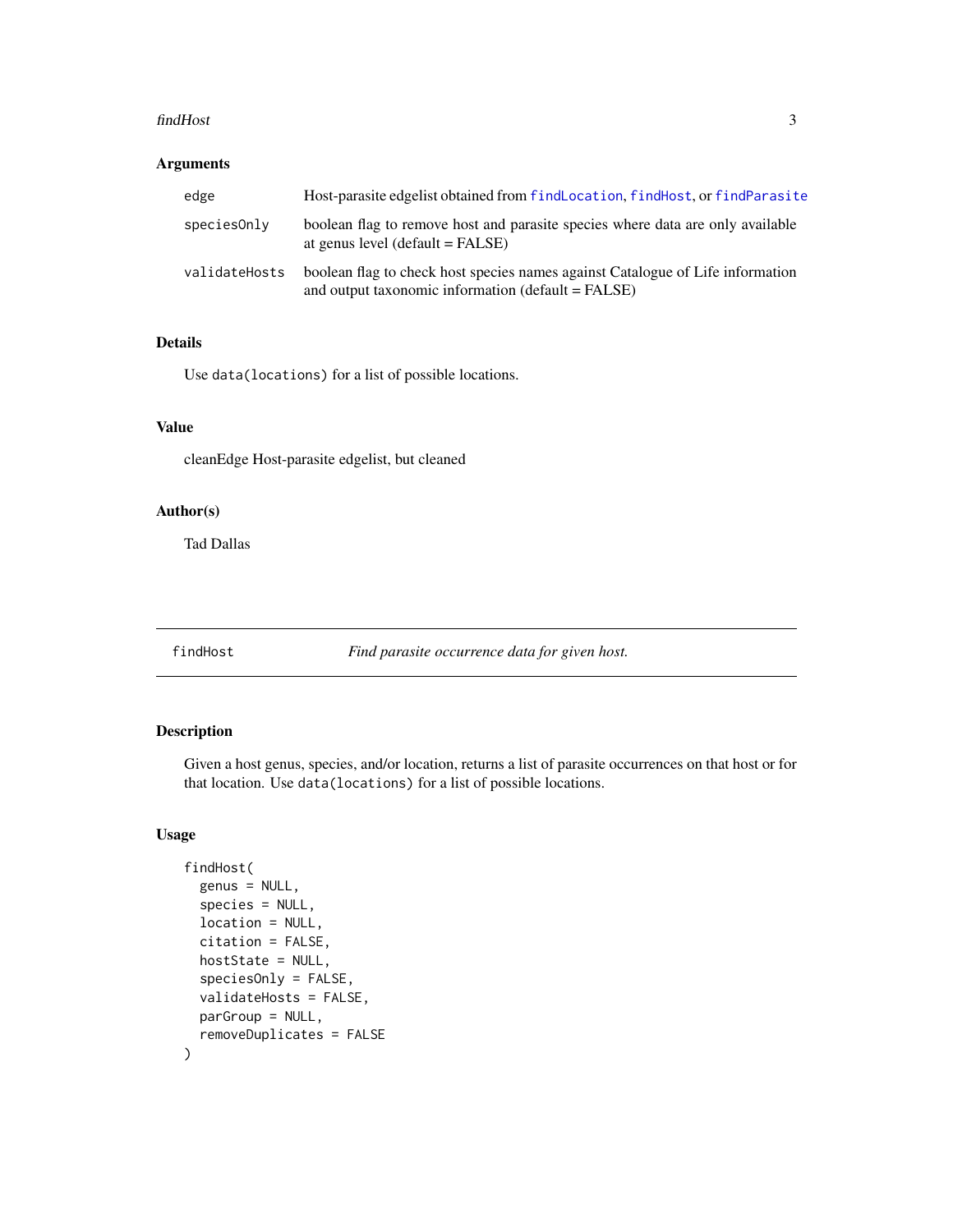#### **Arguments**

| genus            | Host genus                                                                                                                           |  |
|------------------|--------------------------------------------------------------------------------------------------------------------------------------|--|
| species          | Host species                                                                                                                         |  |
| location         | Geographic location.                                                                                                                 |  |
| citation         | Boolean. Should the output include the citation link and the number of support-<br>ing citations? default is FALSE                   |  |
| hostState        | number corresponding to one of six different host states. The default value is<br>NULL and includes all host states                  |  |
| speciesOnly      | boolean flag to remove host and parasite species where data are only available<br>at genus level $(default = FALSE)$                 |  |
| validateHosts    | boolean flag to check host species names against Catalogue of Life information<br>and output taxonomic information (default = FALSE) |  |
| parGroup         | name of parasite group to query (default queries all groups)                                                                         |  |
| removeDuplicates |                                                                                                                                      |  |
|                  | (boolean) should duplicate host-parasite combinations be removed? (default is<br><b>FALSE</b> )                                      |  |

#### Details

hostState can take values 1-6 corresponding to if the recorded host was found

- $\bullet$  (1) "In the wild"
- (2) "Zoo captivity"
- (3) "Domesticated"
- (4) "Experimental"
- (5) "Commercial source"
- (6) "Accidental infestation"

A value of NULL should be entered if you would like to include all hostStates.

parGroup can be specified as "Acanthocephalans", "Cestodes", "Monogeans", "Nematodes", "Trematodes", or "Turbs" (Turbellarians etc.). The default is to query all helminth parasite taxa.

#### Value

Three (or five) column data.frame containing host species, parasite species (shortened name and full name), and citation link and number of citations (if 'citation'=TRUE), with each row corresponding to an occurrence of a parasite species on a host species.

#### Author(s)

Tad Dallas

#### References

Gibson, D. I., Bray, R. A., & Harris, E. A. (Compilers) (2005). Host-Parasite Database of the Natural History Museum, London. <http://www.nhm.ac.uk/research-curation/scientific-resources/taxonomysystematics/host-parasites/>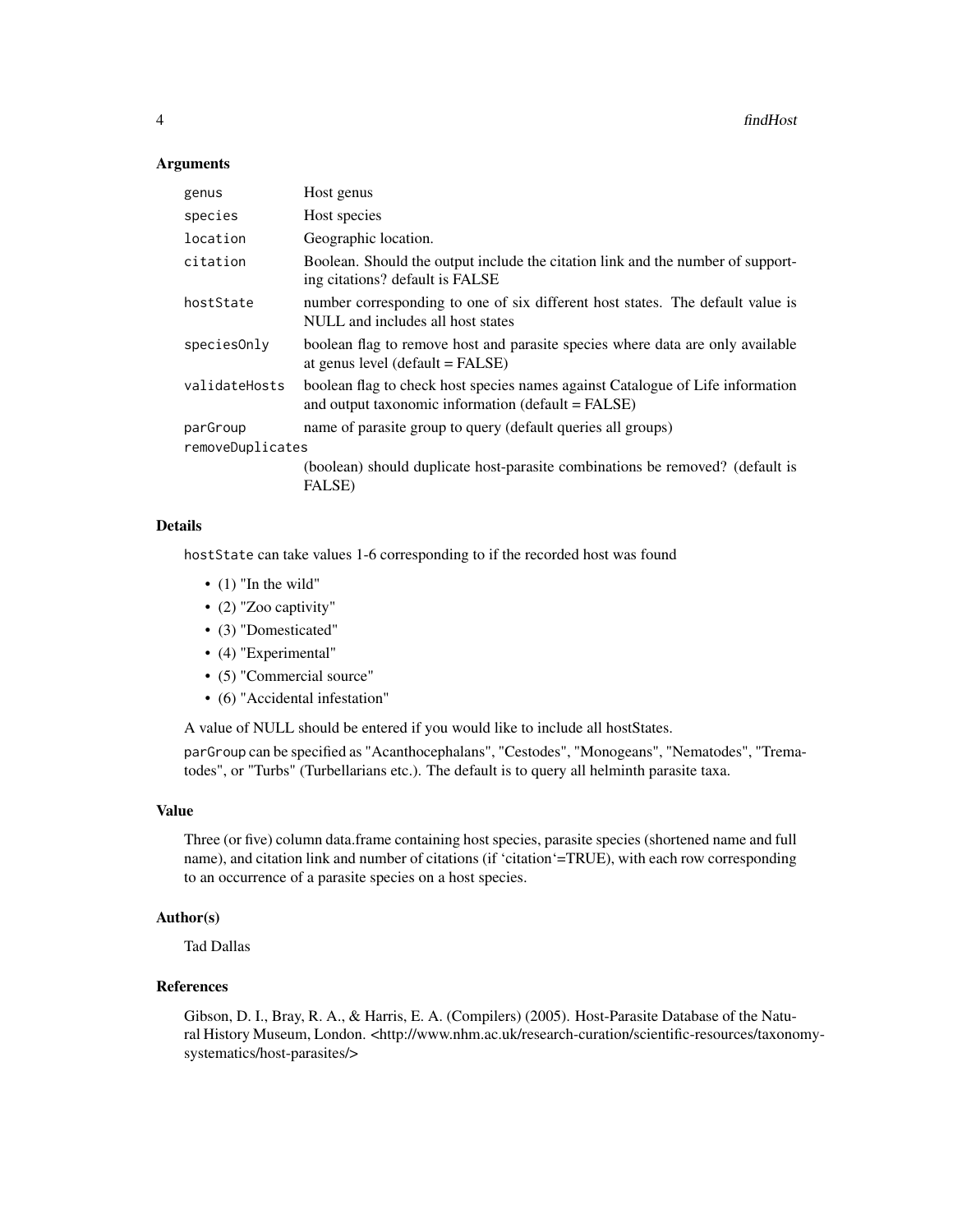#### <span id="page-4-0"></span>findLocation 5

#### See Also

[findParasite](#page-6-1)

#### Examples

```
gorillaParasites <- helminthR::findHost("Gorilla", "gorilla")
# An example of how to query multiple hosts when you have a
# vector of host species names
hosts <- c("Gorilla gorilla", "Peromyscus leucopus")
plyr::ldply(hosts, function(x)
    {helminthR::findHost(unlist(strsplit(x, " "))[1], unlist(strsplit(x," "))[2])})
```
<span id="page-4-1"></span>findLocation *Find host-parasite interactions for a given location*

#### Description

Given a location (available from data{locations}) this function returns all host-parasite associations in that location.

#### Usage

```
findLocation(
  location = NULL,
  group = NULL,citation = FALSE,
 hostState = NULL,
  speciesOnly = FALSE,
 validateHosts = FALSE,
  removeDuplicates = FALSE
)
```
#### Arguments

| location    | Location of host-parasite interaction.                                                                               |
|-------------|----------------------------------------------------------------------------------------------------------------------|
| group       | Parasite group - Cestodes, Acanthocephalans, Monogeneans, Nematodes, Trema-<br>todes, or Turbellarian etc. (Turb)    |
| citation    | Boolean. Should the output include the citation link and the number of support-<br>ing citations? default is FALSE   |
| hostState   | number corresponding to one of six different host states. The default value is<br>NULL and includes all host states. |
| species0nly | boolean flag to remove host and parasite species where data are only available<br>at genus level $(detault = FALSE)$ |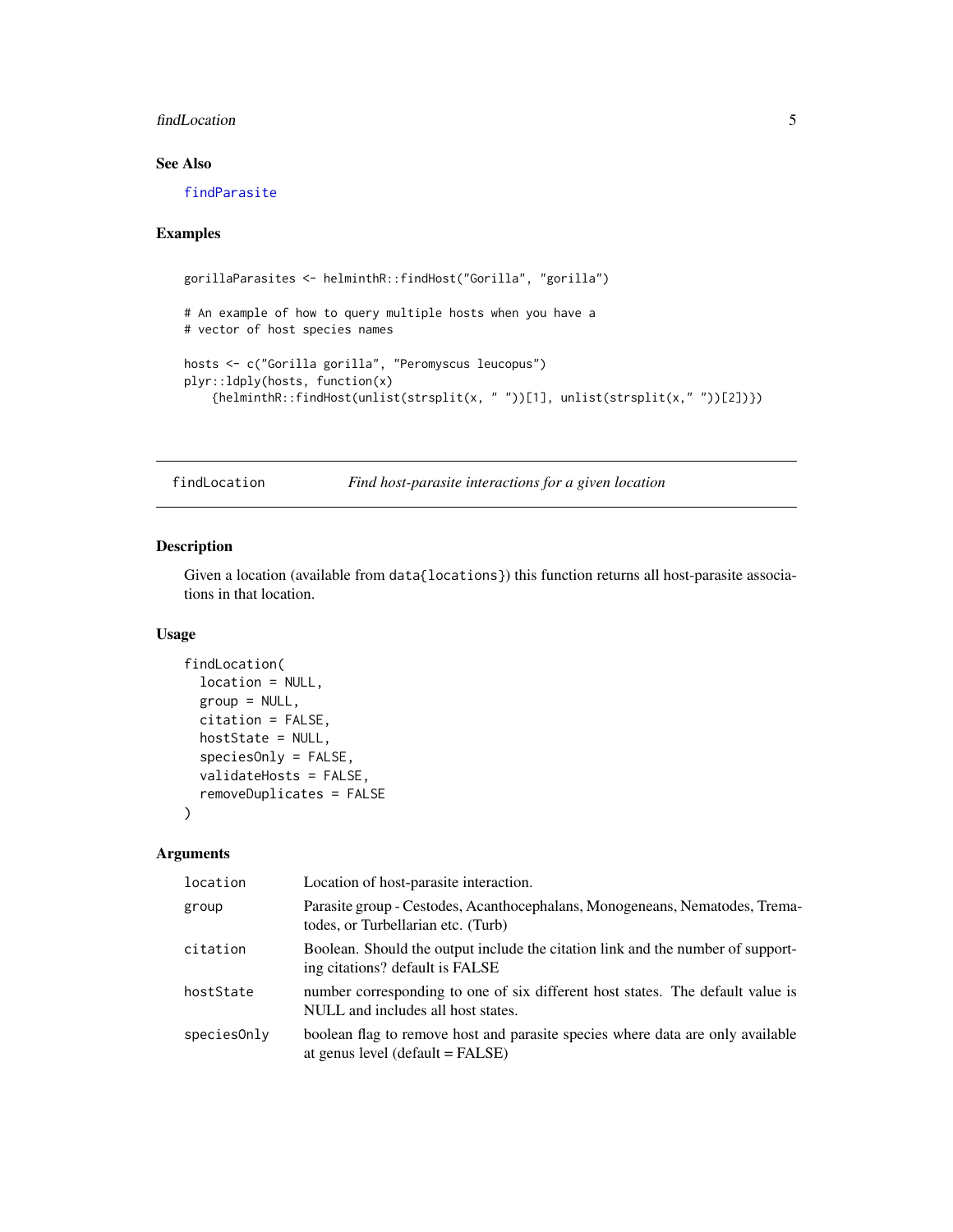<span id="page-5-0"></span>

| validateHosts    | boolean flag to check host species names against Catalogue of Life information<br>and output taxonomic information $(default = FALSE)$ |
|------------------|----------------------------------------------------------------------------------------------------------------------------------------|
| removeDuplicates |                                                                                                                                        |
|                  | (boolean) should duplicate host-parasite combinations be removed? (default is<br>FALSE)                                                |

#### Details

hostState can take values 1-6 corresponding to if the recorded host was found

- $\bullet$  (1) "In the wild"
- (2) "Zoo captivity"
- (3) "Domesticated"
- (4) "Experimental"
- (5) "Commercial source"
- (6) "Accidental infestation"

#### Value

Three (or five) column data.frame containing host species, parasite species (shortened name and full name), and citation link and number of citations (if citation = TRUE), with each row corresponding to an occurrence of a parasite species on a host species.

#### Author(s)

Tad Dallas

#### References

Gibson, D. I., Bray, R. A., & Harris, E. A. (Compilers) (2005). Host-Parasite Database of the Natural History Museum, London. <http://www.nhm.ac.uk/research-curation/scientific-resources/taxonomysystematics/host-parasites/>

#### See Also

[findHost](#page-2-1)

#### Examples

FrenchHostPars <- helminthR::findLocation(location="France")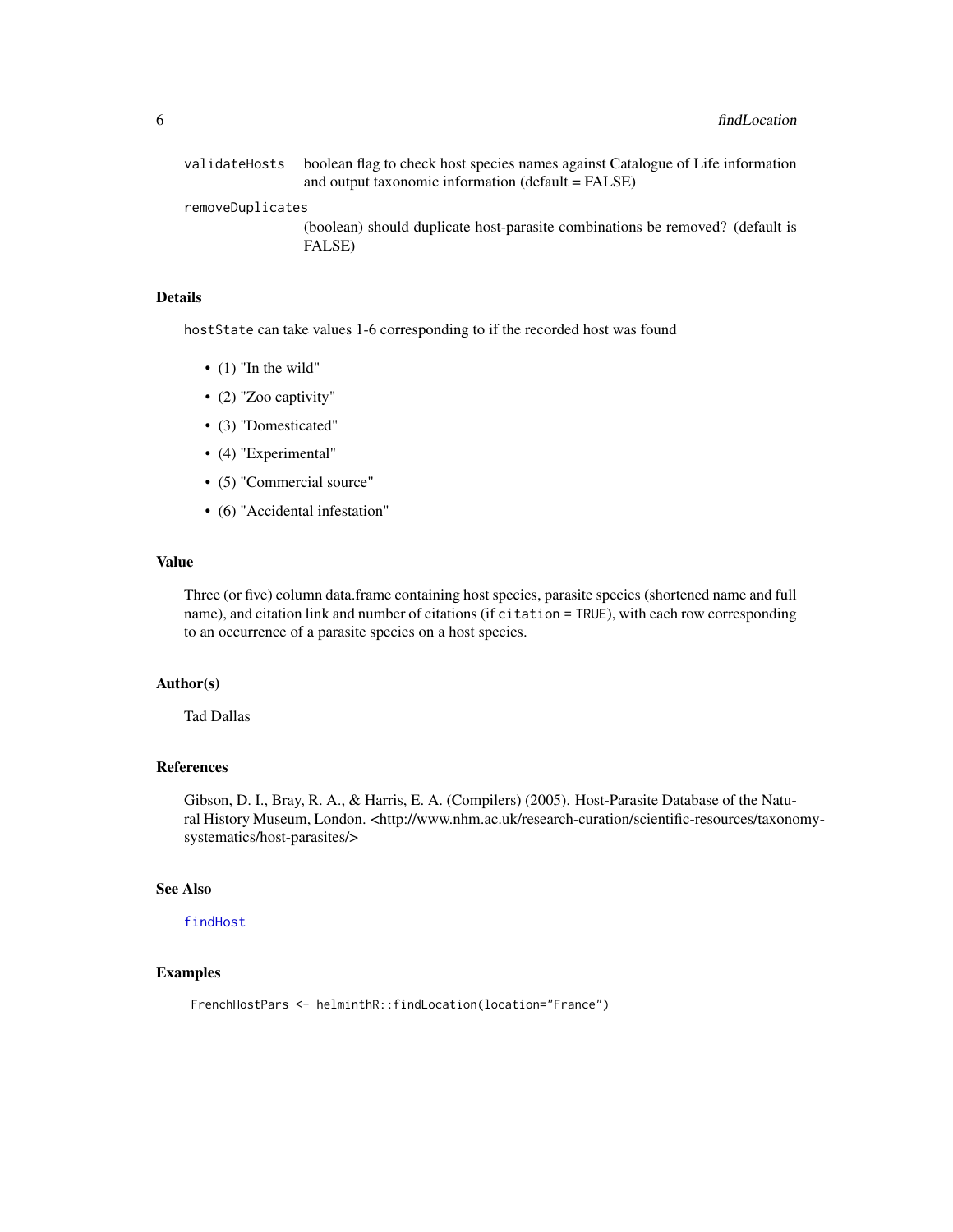<span id="page-6-1"></span><span id="page-6-0"></span>

#### Description

Given a host genus and/or species, this function returns a matrix containing host-parasite interaction data. Search available locations using data(locations).

#### Usage

```
findParasite(
  genus = NULL,
  species = NULL,
  group = NULL,
  subgroup = NULL,
  location = NULL,
  citation = FALSE,
  hostState = NULL,
  speciesOnly = FALSE,
  validateHosts = FALSE,
  removeDuplicates = FALSE
)
```
#### Arguments

| genus            | Parasite genus                                                                                                                       |
|------------------|--------------------------------------------------------------------------------------------------------------------------------------|
| species          | Parasite species                                                                                                                     |
| group            | Parasite group - Cestodes, Acanthocephalans, Monogeneans, Nematodes, Trema-<br>todes, or Turbellarian etc. (Turb)                    |
| subgroup         | Parasite subgroup (family names largely)                                                                                             |
| location         | Location of host-parasite interaction.                                                                                               |
| citation         | Boolean. Should the output include the citation link and the number of support-<br>ing citations? default is FALSE                   |
| hostState        | number corresponding to one of six different host states. The default value is<br>NULL includes all host states                      |
| species0nly      | boolean flag to remove host and parasite species where data are only available<br>at genus level (default = FALSE)                   |
| validateHosts    | boolean flag to check host species names against Catalogue of Life information<br>and output taxonomic information (default = FALSE) |
| removeDuplicates |                                                                                                                                      |
|                  | (boolean) should duplicate host-parasite combinations be removed? (default is<br><b>FALSE</b> )                                      |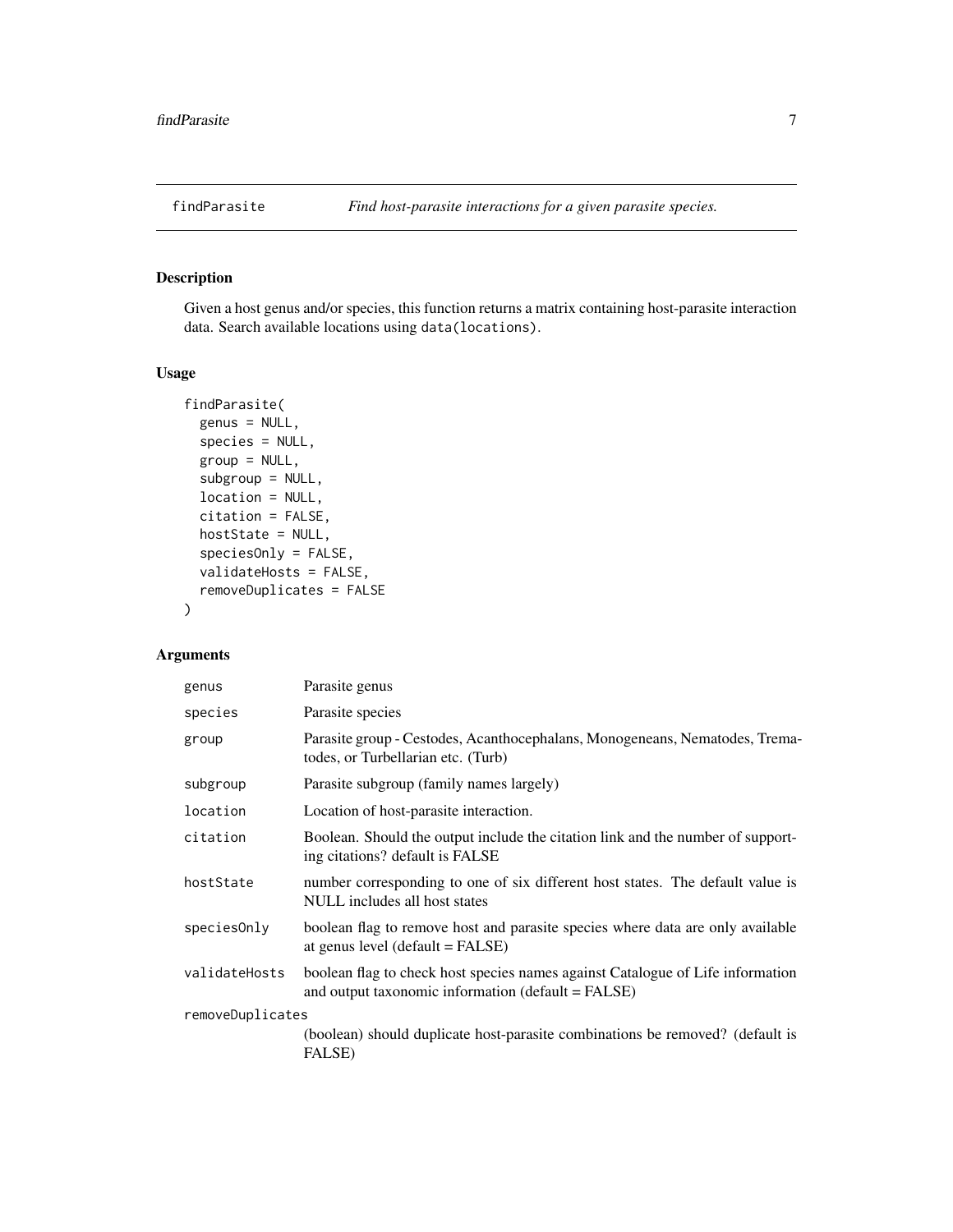<span id="page-7-0"></span>hostState can take values 1-6 corresponding to if the recorded host was found

- $\bullet$  (1) "In the wild"
- (2) "Zoo captivity"
- (3) "Domesticated"
- (4) "Experimental"
- (5) "Commercial source"
- (6) "Accidental infestation"

#### Value

Three (or five) column data.frame containing host species, parasite species (shortened name and full name), and citation link and number of citations (if citation = TRUE), with each row corresponding to an occurrence of a parasite species on a host species.

#### Author(s)

Tad Dallas

#### References

Gibson, D. I., Bray, R. A., & Harris, E. A. (Compilers) (2005). Host-Parasite Database of the Natural History Museum, London. <http://www.nhm.ac.uk/research-curation/scientific-resources/taxonomysystematics/host-parasites/>

#### See Also

#### [findHost](#page-2-1)

#### Examples

```
strongHosts <- helminthR::findParasite(genus = "Strongyloides")
# An example of how to query multiple parasite species when
# you have a vector of parasite species names
parasites <- c("Ascaris aculeati", "Oxyuris flagellum")
plyr::ldply(parasites,
  function(x){
    helminthR::findParasite(unlist(strsplit(x, " "))[1],
      unlist(strsplit(x," "))[2])
  }
)
```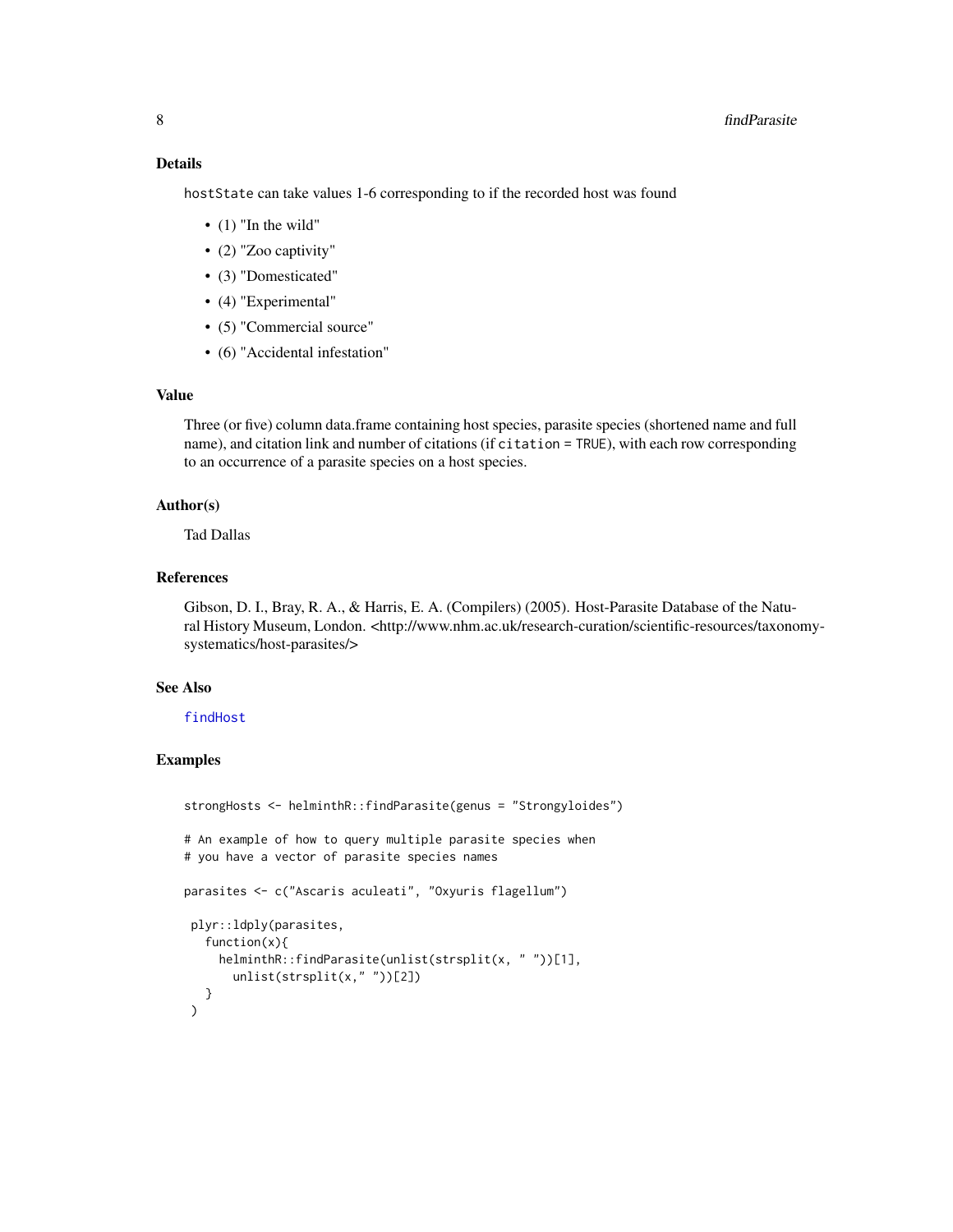<span id="page-8-0"></span>

#### Description

Lists geographic locations that can be input to [findHost](#page-2-1) or [findParasite](#page-6-1) and the corresponding latitude and longitude coordinates of the country's centroid. The georeferencing was performed dynamically using the Google Maps API, but they have since restricted access. The data on locations is now provided in this data file called locations – data(locations) – and is based on an earlier usage of ggmap. The geographic coordinates may not be accurate, and users should check for accuracy (and feel free to file an issue or PR on Github with corrections).

#### Usage

data(locations)

#### Format

Location Name of geographic location

Latitude Latitude of location centroid

Longitude Longitude of location centroid

#### References

Gibson, D. I., Bray, R. A., & Harris, E. A. (Compilers) (2005). Host-Parasite Database of the Natural History Museum, London.